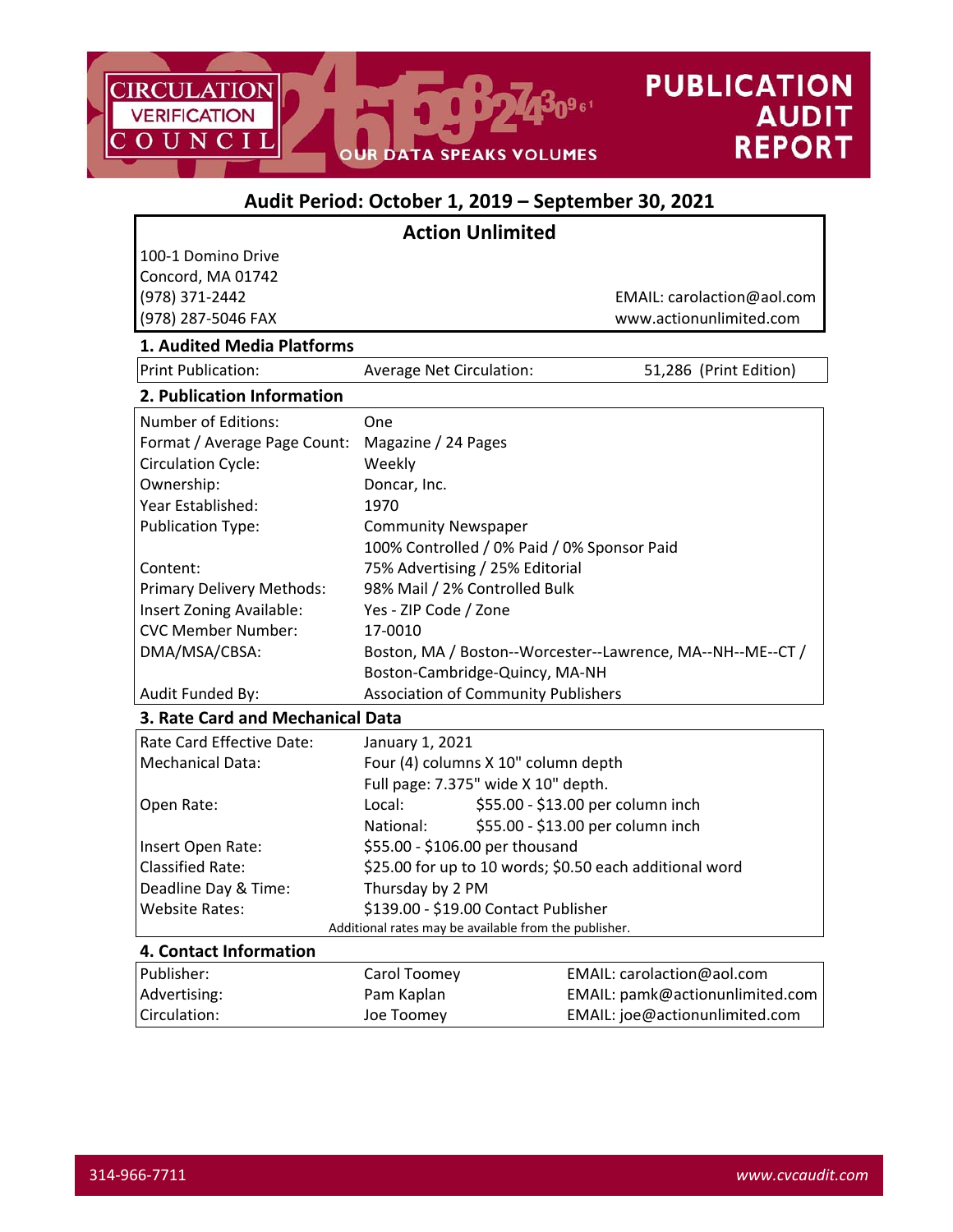169034

NT TIL

| CVC Account Number: 17-0010                  | Saturday | <b>Action Unlimited</b><br>Concord, MA |
|----------------------------------------------|----------|----------------------------------------|
| <b>Audit Period Summary</b>                  |          |                                        |
| <b>Average Net Circulation</b>               | $(5-H)$  | 51,286                                 |
| <b>Average Gross Distribution</b>            | $(5-F)$  | 51,286                                 |
| Average Net Press Run                        | $(5-A)$  | 51,311                                 |
| <b>Audit Period Detail</b>                   |          |                                        |
| A. Average Net Press Run                     |          | 51,311                                 |
| B. Office / File                             |          | 25                                     |
| C. Controlled Distribution                   |          |                                        |
| 1. Carrier Delivery                          |          | 0                                      |
| 2. Bulk Delivery / Demand Distribution       |          | 0                                      |
| 3. Mail                                      |          | 50,139                                 |
| 4. Requestor Mail                            |          | 0                                      |
| 5. Waiting Rooms                             |          | 0                                      |
| 6. Hotels                                    |          | 0                                      |
| 7. Events, Fairs, Festivals and Trade Shows  |          | 0                                      |
| 8. Education                                 |          | 0                                      |
| 9. Restock & Office Service                  |          | 1,147                                  |
| <b>Total Average Controlled Distribution</b> |          | 51,286                                 |
| <b>Controlled Returns</b>                    |          | (0)                                    |
| TOTAL AVERAGE CONTROLLED CIRCULATION         |          | 51,286                                 |
| D. Paid Distribution                         |          |                                        |
| 1. Carrier Delivery                          |          | 0                                      |
| 2. Single Copy                               |          | 0                                      |
| 3. Mail                                      |          | 0                                      |
| 4. Waiting Room                              |          | 0                                      |
| 5. Hotels                                    |          | 0                                      |
| 6. Education                                 |          | 0                                      |
| 7. Restock & Office Service                  |          | 0                                      |
| <b>Total Average Paid Distribution</b>       |          | 0                                      |
| Paid Returns                                 |          | (0)                                    |
| TOTAL AVERAGE PAID CIRCULATION               |          | 0                                      |
| E. Sponsored / Voluntary Paid Distribution   |          |                                        |
| 1. Carrier Delivery                          |          | 0                                      |
| 2. Single Copy                               |          | 0                                      |
| 3. Mail                                      |          | 0                                      |
| 4. Waiting Rooms                             |          | O                                      |
| 5. Education                                 |          | 0                                      |
| <b>Total Average Sponsored Distribution</b>  |          | 0                                      |
| Sponsored Returns                            |          | (0)                                    |
| TOTAL AVERAGE SPONSORED CIRCULATION          |          | 0                                      |
| F. Average Gross Distribution                |          | 51,286                                 |
| G. Total Unclaimed / Returns                 |          | $(0)*$                                 |
| H. Average Net Circulation                   |          | 51,286                                 |

 $\mathbf{U}_{\mathbf{A}}$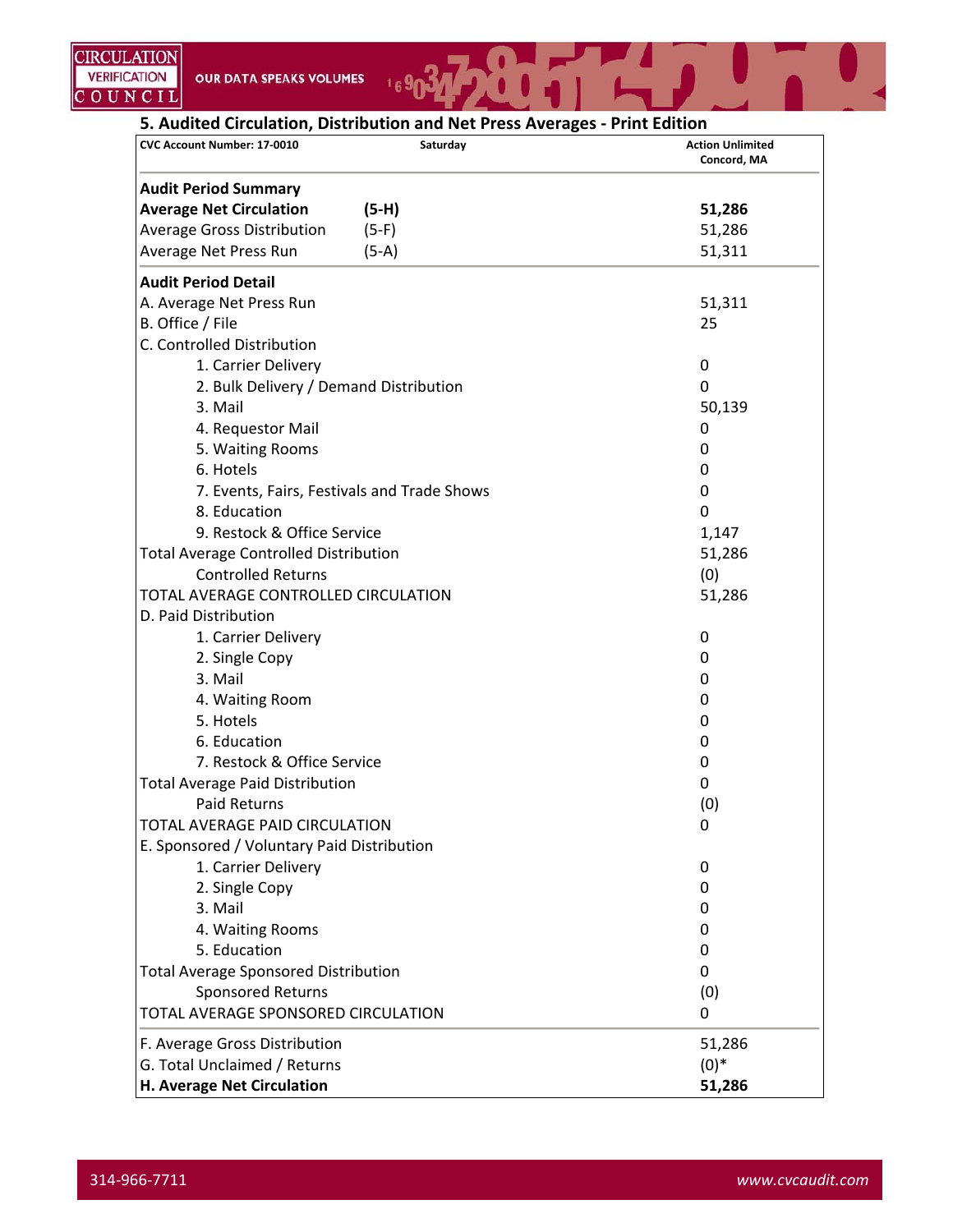**OUR DATA SPEAKS VOLUMES** 

### **Explanatory – Print**

#### **PARAGRAPH FIVE AUDIT PERIOD SUMMARY**

**AVERAGE NET CIRCULATION:** Average net circulation based on quarterly averages for the audit period indicated. (Total of controlled distribution (C), paid distribution (D), and sponsored distribution (E) minus unclaimed / return (G)). See audit period detail (H). **AVERAGE GROSS DISTRIBUTION**: Average gross distribution based on quarterly averages for the audit period indicated. (Total of

controlled distribution (A), paid distribution (B), and sponsored distribution (C)). See audit period detail (F).

**NET PRESS RUN:** Average net press run based on quarterly averages during the audit period indicated. The net press run average does not include press waste, or start‐up copies. See audit period detail (A).

#### **AUDIT PERIOD DETAIL**

**A. 1. NET PRESS RUN:** Average net press run based on quarterly averages during the audit period indicated. The net press run average does not include press waste, or start‐up copies.

**B. 1. OFFICE / FILE**: Undistributed editions maintained by the publisher for office purposes. Office / File editions do not qualify as controlled, paid, or sponsored distribution.

**C. CONTROLLED DISTRIBUTION (NON‐PAID):** Editions distributed by the publisher free of charge.

**1. CARRIER DELIVERY**: Editions delivered by private carrier to single family residences, and/or multi‐ family residences, and/or businesses.

**2. CONTROLLED BULK / DEMAND DISTRIBUTION:** Editions distributed to newsracks, newsstands, and/or area retail businesses and available to individual readers. Subject to paragraph 5G returns.

**3. MAIL**: Editions delivered by United States Postal Service mail to single family residences, and/or multi‐family residences, and/or businesses, and/or post office boxes.

**4. REQUESTOR MAIL**: Editions delivered on a requestor basis by United States Postal Service mail to single family residences, and/or multi-family residences, and/or businesses, and/or post office boxes. Qualified requestor circulation and other mail permit qualifications are audited by the United States Postal Service and not determined by CVC.

**5. CONTROLLED WAITING ROOMS**: Editions delivered to the waiting areas of local business and office buildings, including, but not limited to salons, medical and professional offices.

**6. CONTROLLED HOTELS**: Editions distributed to area hotels and available to individual readers. Subject to paragraph 5G returns.

**7. EVENTS, FAIRS, FESTIVALS and TRADE SHOWS**: Editions distributed to attendees and members of conventions, local fairs, festivals, trade shows and available to individual readers. Subject to paragraph 5G returns.

**8. CONTROLLED EDUCATION**: Editions distributed to area schools or educational institutions and available to individual readers. Subject to paragraph 5G returns.

**9. RESTOCK / OFFICE SERVICE**: Editions maintained and distributed by the publisher for restock of newsracks, newsstands, area retail businesses, office deliveries, and advertising purposes during the edition cycle. Subject to paragraph 5G returns.

**CONTROLLED RETURNS**: Edition distributed in the controlled distribution category, returned to the publisher unclaimed during the edition cycle \*(See paragraph 10 for CVC return/unclaimed confirmation.) Publications with greater than 25% returnable source distribution must report returns or unclaimed copies to qualify for net circulation reporting.

**D. PAID DISTRIBUTION**: Editions distributed by the publisher through paid subscription or other monetary exchange with individual readers.

**1. CARRIER DELIVERY**: See C1 for explanation of carrier home delivery. See paragraph 11 for paid reporting analysis.

**2. SINGLE COPY**: Editions distributed to newsracks, newsstands, and/or area retail businesses and available to individual readers. Subject to paragraph 5G returns. See paragraph 11 for paid reporting analysis.

**3. MAIL**: See C3 for explanation of mail distribution. See paragraph 11 for paid reporting analysis.

**4. PAID WAITING ROOMS**: See C5 for explanation of waiting room distribution.

**5. PAID HOTELS**: See C6 for explanation of hotel distribution.

**6. PAID EDUCATION**: See C8 for explanation of educational copy distribution.

**7. RESTOCK / OFFICE SERVICE**: See C9 for explanation of restock and office distribution.

**PAID RETURNS**: See section C: controlled returns for explanation of returns reporting. \*(See paragraph 10 for CVC return/unclaimed confirmation.)

**E. SPONSORED / VOLUNTARY PAID DISTRIBUTION**: Editions distributed by the publisher that are sponsored by a third party monetary exchange or voluntary reader payment system.

**1. CARRIER DELIVERY**: See C1 for explanation of carrier home delivery.

**2. SINGLE COPY**: Editions distributed to newsracks, newsstands, and/or area retail businesses and available to individual readers on a sponsored or voluntary pay basis. Subject to paragraph 5G returns.

**3. MAIL**: See C3 for explanation of mail distribution.

**4. SPONSORED WAITING ROOMS**: See C5 for explanation of waiting room distribution.

**5. SPONSORED EDUCATION**: See C8 for explanation of educational copy distribution.

**6. RESTOCK / OFFICE SERVICE**: See C9 for explanation of restock and office distribution.

**SPONSORED RETURNS**: See section C: controlled returns for explanation of returns reporting \*(See paragraph 10 for CVC return/unclaimed confirmation.)

**F. AVERAGE GROSS DISTRIBUTION**: Average gross distribution based on quarterly averages for the audit period indicated. Total of controlled distribution (A), paid distribution (B), and sponsored distribution (C).

**G. TOTAL UNCLAIMED / RETURNS**: Distributed editions returned to the publisher unsold and/or unclaimed during the edition cycle. \*(See paragraph 10 for CVC return/unclaimed confirmation.)

**H. AVERAGE NET CIRCULATION**: Average net circulation for the audit period indicated. Total of controlled distribution (C), paid distribution (D), and sponsored distribution (E) minus unclaimed / return (G).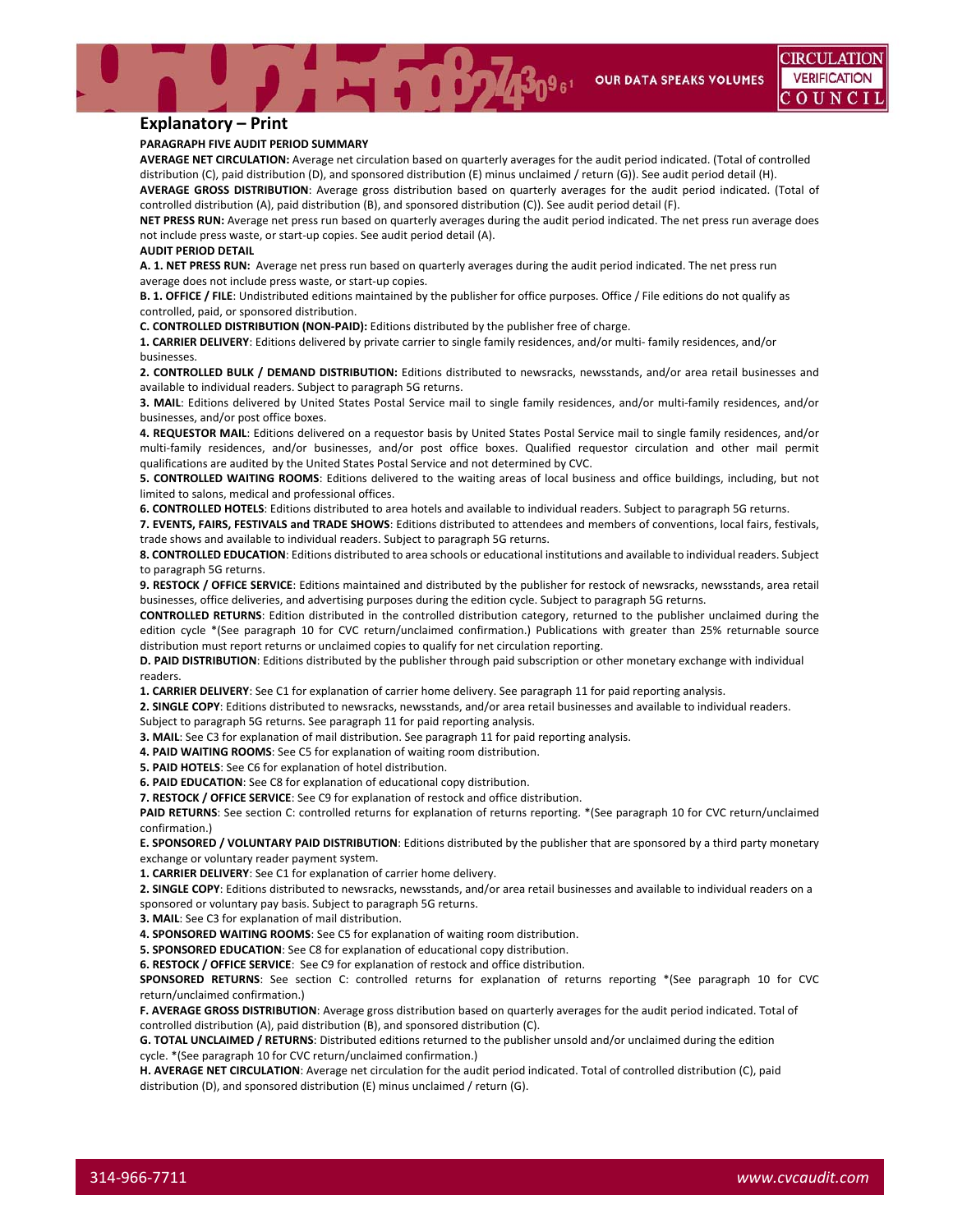# **6. Average Print Circulation History**

| <b>YEAR</b>       | <b>AUDIT SOURCE</b> | Q1      | Q <sub>2</sub> | Q3      | Q4      |
|-------------------|---------------------|---------|----------------|---------|---------|
| 01/01/21-12/31/21 | <b>CVC</b>          | 48,274  | 50,731         | 49,568  |         |
| 01/01/20-12/31/20 | <b>CVC</b>          | 55,450  | 41,765         | 45,978  | 45,485  |
| 01/01/19-12/31/19 | <b>CVC</b>          | 65,593  | 66,077         | 66,711  | 65,576  |
| 01/01/18-12/31/18 | <b>CVC</b>          | 77,864  | 78,825         | 77,637  | 70,890  |
| 01/01/17-12/31/17 | <b>CVC</b>          | 87,050  | 90,151         | 84,131  | 83,465  |
| 01/01/16-12/31/16 | <b>CVC</b>          | 100,624 | 95,371         | 93,679  | 91,171  |
| 01/01/15-12/31/15 | <b>CVC</b>          | 102,965 | 104,193        | 103,380 | 102,090 |
| 01/01/14-12/31/14 | <b>CVC</b>          | 112,593 | 112,104        | 102,421 | 104,029 |
| 01/01/13-12/31/13 | <b>CVC</b>          | 120,207 | 115,214        | 113,092 | 113,158 |
| 01/01/12-12/31/12 | <b>CVC</b>          | 129,565 | 131,624        | 129,684 | 123,549 |
| 10/01/01-12/31/11 | Prior CVC           |         |                |         |         |

169034 200 1 1 1 1 1

# **7. Distribution by Zip Code** (9/25/2021 Edition) Saturday

| ZIP   | CITY / AREA | <b>COUNTY</b> | <b>STATE</b> | <b>CARRIER</b>  | CONTROLLED           | <b>MAIL</b> | OFFICE /       | <b>TOTAL</b> |
|-------|-------------|---------------|--------------|-----------------|----------------------|-------------|----------------|--------------|
| CODE  |             |               |              | <b>DELIVERY</b> | <b>BULK / SINGLE</b> |             | <b>RESTOCK</b> |              |
|       |             |               |              |                 | COPY                 |             |                |              |
| 01432 | Aver        | Middlesex     | MA           | 0               | $\Omega$             | 1,860       | 100            | 1,960        |
| 01434 | Devens      | Middlesex     | MA           | 0               | 0                    | 171         | 0              | 171          |
| 01450 | Groton      | Middlesex     | MA           | 0               | 0                    | 1,120       | 20             | 1,140        |
| 01451 | Harvard     | Worcester     | MA           | 0               | $\Omega$             | 1,250       | $\Omega$       | 1,250        |
| 01460 | Littleton   | Middlesex     | MA           | 0               | $\Omega$             | 2,596       | 100            | 2,696        |
| 01464 | Shirley     | Middlesex     | MA           | 0               | $\mathbf 0$          | 1,450       | 14             | 1,464        |
| 01719 | Boxboro     | Middlesex     | MA           | 0               | $\Omega$             | 2,006       | 100            | 2,106        |
| 01720 | Acton       | Middlesex     | MA           | 0               | $\mathbf 0$          | 6,782       | 200            | 6,982        |
| 01730 | Bedford     | Middlesex     | <b>MA</b>    | 0               | $\mathbf 0$          | 2,486       | 100            | 2,586        |
| 01741 | Carlisle    | Middlesex     | MA           | 0               | 0                    | 800         | 44             | 844          |
| 01742 | Concord     | Middlesex     | MA           | 0               | $\mathbf 0$          | 3,680       | 40             | 3,720        |
| 01749 | Hudson      | Middlesex     | MA           | $\mathbf 0$     | $\mathbf 0$          | 2,340       | 100            | 2,440        |
| 01752 | Marlboro    | Middlesex     | <b>MA</b>    | 0               | $\mathbf 0$          | 3,214       | 100            | 3,314        |
| 01754 | Maynard     | Middlesex     | MA           | 0               | $\mathbf 0$          | 3,109       | 100            | 3,209        |
| 01775 | Stow        | Middlesex     | MA           | 0               | $\Omega$             | 2,551       | 100            | 2,651        |
| 01776 | Sudbury     | Middlesex     | MA           | 0               | $\Omega$             | 1,511       | 80             | 1,591        |
| 01824 | Chelmsford  | Middlesex     | MA           | 0               | $\mathbf 0$          | 5,166       | 100            | 5,266        |
| 01886 | Westford    | Middlesex     | MA           | 0               | $\Omega$             | 6,103       | 100            | 6,203        |
| TOTAL |             |               |              | 0               | $\mathbf 0$          | 48,195      | 1,398          | 49,593       |

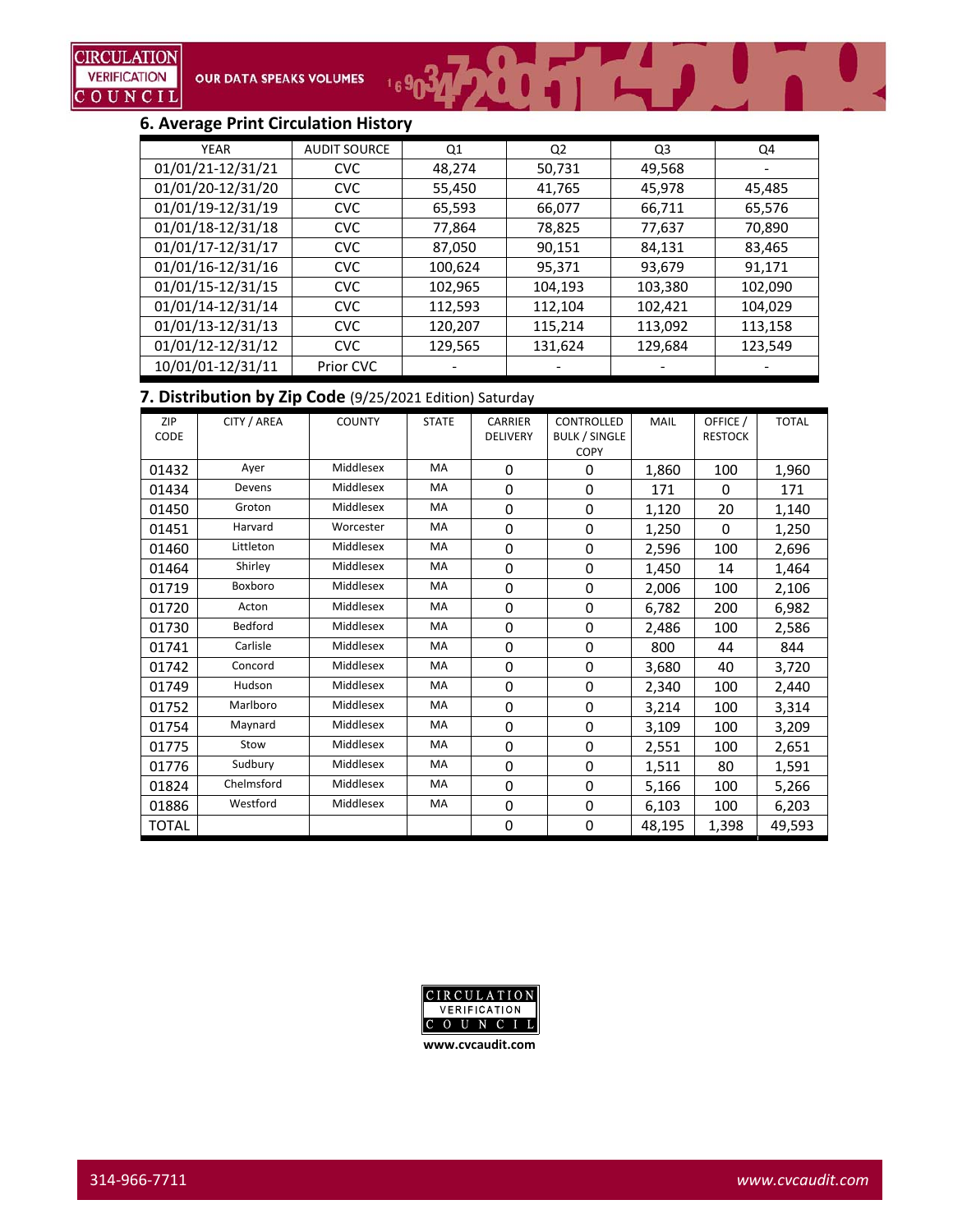# **8. Distribution by County** (9/25/2021 Edition) Saturday

| <b>COUNTY</b> | CITY / AREA                                                                                                                                                                          | <b>STATE</b> | CARRIER<br><b>DELIVERY</b> | CONTROLLED<br><b>BULK / SINGLE</b><br><b>COPY</b> | MAIL   | OFFICE /<br><b>RESTOCK</b> | <b>TOTAL</b> |
|---------------|--------------------------------------------------------------------------------------------------------------------------------------------------------------------------------------|--------------|----------------------------|---------------------------------------------------|--------|----------------------------|--------------|
| Middlesex     | Acton<br>Ayer<br>Bedford<br>Boxboro<br>Carlisle<br>Chelmsford<br>Concord<br>Devens<br>Groton<br>Hudson<br>Littleton<br>Marlboro<br>Maynard<br>Shirley<br>Stow<br>Sudbury<br>Westford | MA           | $\mathbf 0$                | 0                                                 | 46,945 | 1,398                      | 48,343       |
| Worcester     | Harvard                                                                                                                                                                              | MA           | $\mathbf 0$                | $\mathbf 0$                                       | 1,250  | $\mathbf 0$                | 1,250        |
| <b>TOTAL</b>  |                                                                                                                                                                                      |              | $\boldsymbol{0}$           | 0                                                 | 48,195 | 1,398                      | 49,593       |

# **9. Verification of Distribution – Mail and Carrier Delivery Distribution**

Action Unlimited reported an average mail distribution of 50,139 during the audit period. Mail distribution is verified through the review of mail statements and/or additional publisher support documents. Action Unlimited did not report carrier delivery distribution during the audit period. Carrier delivery is verified through the review of carrier statements and/or additional publisher support documents. The Circulation Verification Council performed a delivery & readership verification in the primary market areas indicated in paragraph nine. Delivery verification is performed using multi‐source methodologies considered necessary under the circumstances of the audit. Delivery verification can include, but is not limited to, residential and cell phone interviews, online surveys, email surveys, USPS surveys, in‐person interviews and/or social media surveys. Delivery verification source data can include, but is not limited to, residential phone listings, cell phone exchanges, delivery lists, opt-in email databases, online, and/or social media databases.

**CVC review indicates that a sufficient number of individuals reported that they receive Action Unlimited on a regular basis to substantiate the publisher's distribution claims. CVC verification confirms that 570 of 584 individuals or 97.6% report they receive Action Unlimited on a regular basis.** 

**CVC verification confirms that 421 of 570 or 73.9% report they regularly read or look through Action Unlimited.**

\*Households reporting stop delivery requests were excluded from the survey.

The Circulation Verification Council estimates that all the information in this text box has a minimum accuracy level of +/‐4%.

### **10. Verification of Distribution**

### **Controlled Bulk / Demand Distribution / Single Copy**

Action Unlimited did not report significant controlled bulk / demand distribution, or single copy distribution during the audit cycle.

## **11. Paid Reporting Analysis – Not Applicable**

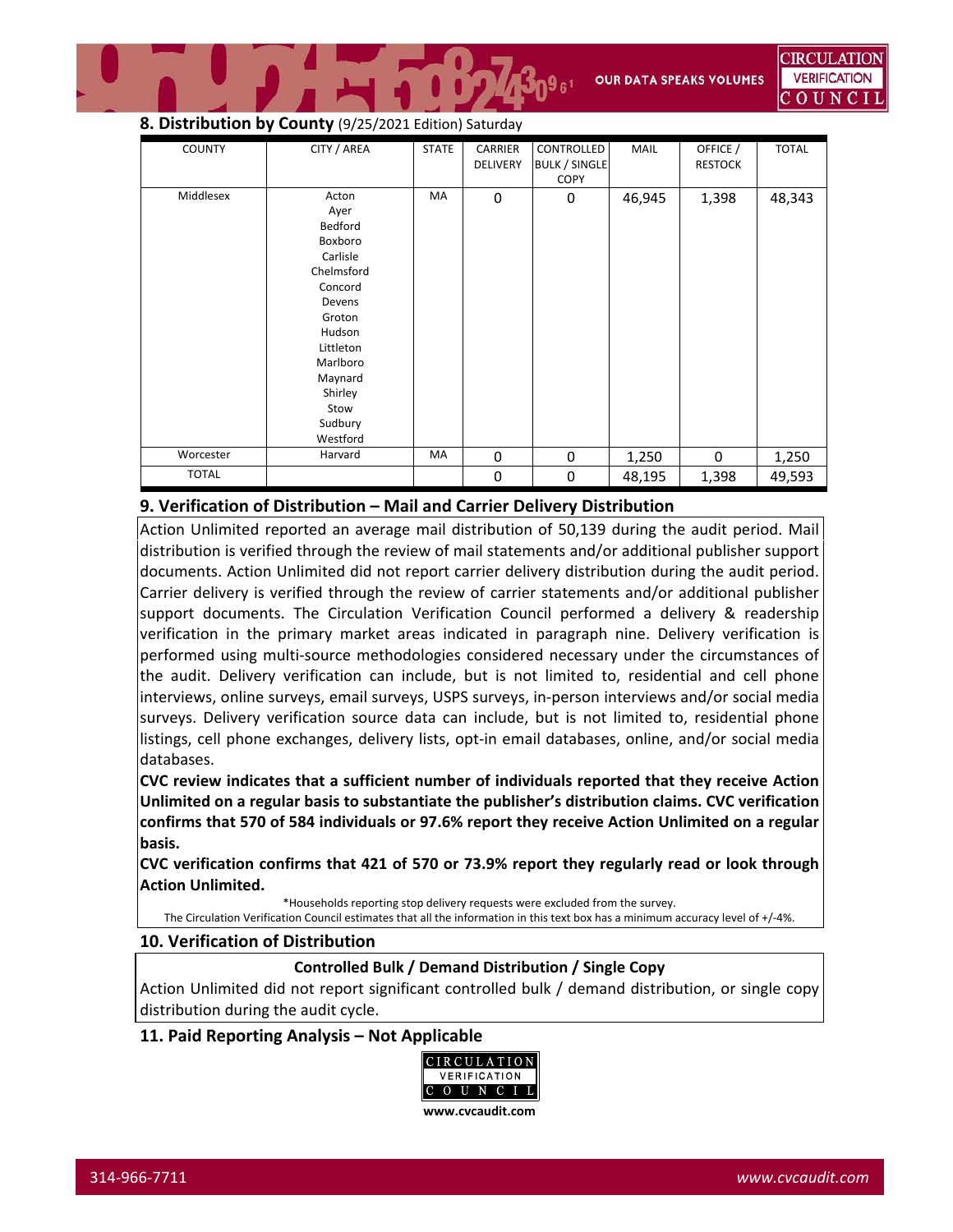# **12. Optional Digital Reporting ‐ Not Reported**

## **13. Council Audit Statement**

Circulation Verification Council (CVC) reviewed the printing, distribution, circulation, technology, and general business records of this publication for the purpose of compiling this information. The review was completed using Council audit procedures considered necessary under the circumstances of the audit in compliance with CVC Rules and Regulations. In our opinion, this report fairly and accurately represents the publication's printing, distribution, circulation, and technology reporting, if applicable, for the period indicated. The publication has sworn that the information presented for this audit reporting is accurate and supplied CVC with general business records substantiating the information under audit review. This report is released subject to the provisions of the CVC Rules & Regulations which are hereby incorporated by reference. CVC Rules & Regulations may be amended from time to time without notice at the sole discretion of CVC. In no event shall CVC be liable for indirect, incidental, consequential, special, or punitive damages, or damages for lost profits, lost income, or lost savings arising by negligence, intended conduct, breach of contract, or otherwise. CVC reports and data are released for the sole use of advertising purchase evaluations and any use for valuations or determination of value is strictly prohibited. CVC reports may not be used for USPS requestor or other permit qualifications. This report is subject to copyright laws and may only be reproduced by the publisher.



**The current status of this report expires September 30, 2023.** If this report is presented after September 30, 2023 please call the toll-free number listed below.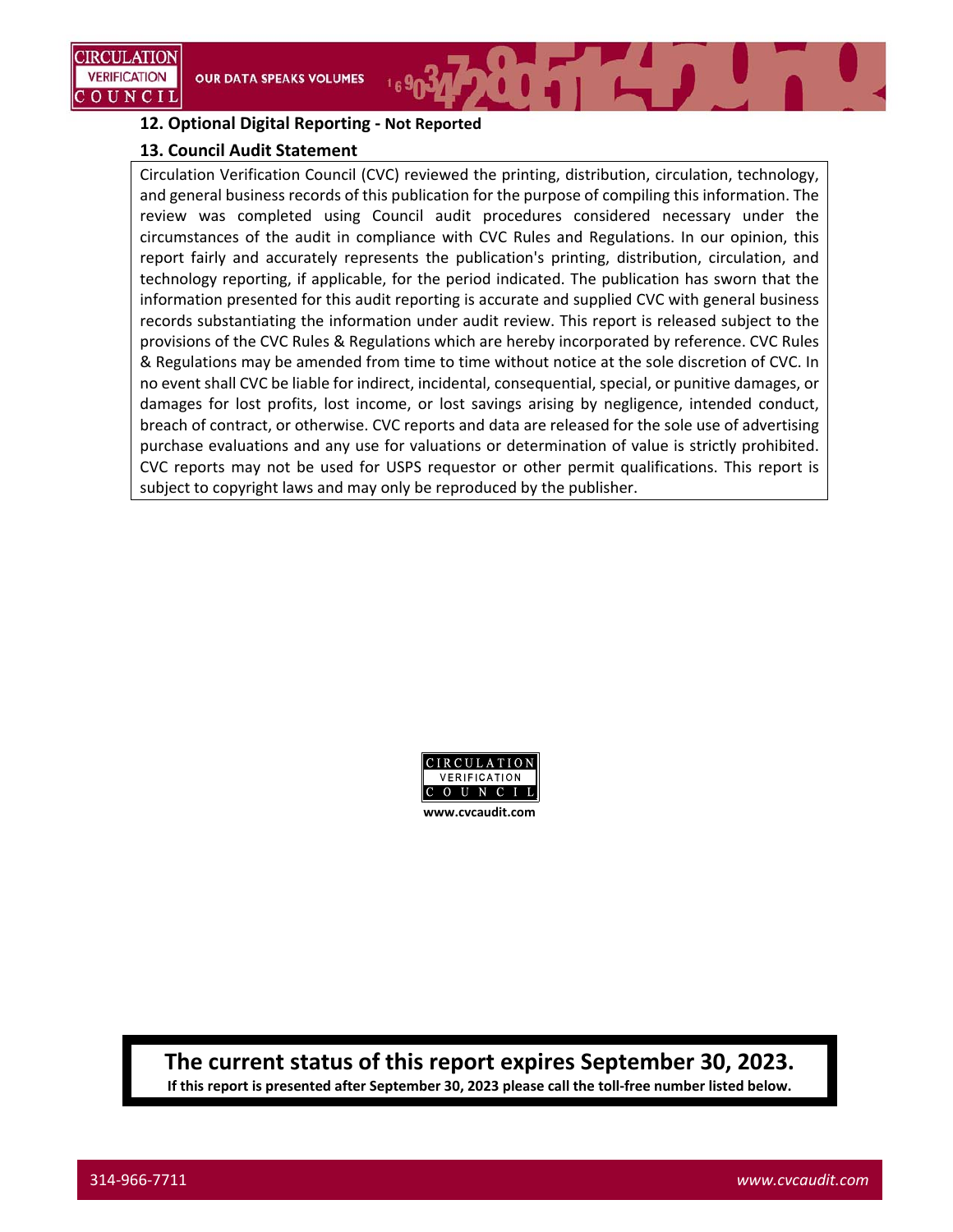CIRCULATION **VERIFICATION** C O U N

# Action Unlimited ‐ Concord, MA ‐ 17‐0010 ‐ Supplemental Readership Study

The Circulation Verification Council surveyed Action Unlimited readers in the primary market areas indicated in publication's CVC audit report. The purpose was to identify the number of individuals who indicate they have read at least two of the last four issues of the publication, and gather study information solely for advertising purchase evaluations. Market statistics estimates appearing in CVC reports, when available, are obtained from EASI Software. CVC study sources can include, but are not limited to, residential and cell phone surveys, online surveys, email surveys, and/or social media surveys. Study source data can include, but are not limited to, residential phone listings, cell phone exchanges, publisher delivery lists, opt‐in email, online, and/or social media databases. Residential and cell phone survey populations consist of adults age 18 and over, living in households within the survey area. Within this area, each individual had a known (or "non-zero") probability of being selected for the random sample. Surveys were conducted solely with predesignated respondents and no substitutions were permitted. Initial survey attempts were spread evenly across all survey days (i.e., Tuesday through Saturday). A minimum of 250 completed surveys, or 2.5% of net circulation for publications under 10,000 circulation is required with no more than one survey per household. Survey Procedures: To ensure the highest degree of comparability and to facilitate the survey process, a standard, consistent, specified list of questions was asked. Surveys were conducted over a minimum period of two weeks to minimize the impact of weather and/or special circumstances. Every effort was made to ensure that surveys were assigned randomly by day and that an approximately equal number of surveys were completed on each survey day. Where appropriate, data was balanced and/or weighted by ZIP code using up‐to‐date known demographics: gender, age, number of adults in household and ethnicity in those cases where one minority comprised no less than ten percent of the total population. Non‐responses to any single question were eliminated from the survey. In all cases, at least four attempts were made to contact all pre‐designated respondents. Every effort was made to surmount language, cultural, behavioral and other barriers to a successful survey; and to the extent feasible, contact attempts were scheduled on a random basis. During the survey process, no questions were asked prior to the readership question, with the exception of a qualifying question designed to determine the ZIP code of the individual; and a general warm-up call explanation designed to put the respondent at ease. Warm-up questions did not include any reference to a publication itself or the nature of the study information. The study followed recommended guidelines developed in part from established media usage and evaluation guidelines. Survey totals may not equal 100% due to rounding. The Circulation Verification Council estimates that all the information in this survey has a maximum error margin of +/‐4% at the 95% confidence level. 421 Survey respondents were interviewed during the verification of carrier delivery and mail distribution. 0 Survey respondents reported reading a minimum of two of the last four issues through single copy, controlled bulk, or pass along distribution. 51 Survey respondents responded to a geo‐coded outbound email verification. This publication did not participate in the CVC online research program.

 **Average estimated readers per edition during the audit period: 1.65** \*Readership estimates compiled from 2021 CVC circulation & readership study data.

1. Action Unlimited is distributed regularly in your area. Do you regularly read or look through Action Unlimited?

YES 472 Survey Respondents

2. Do you frequently purchase products or services from ads seen in Action Unlimited?

| YES | 343 | 72.7% |
|-----|-----|-------|
| NΟ  | 129 | 27.3% |

3. How long do you keep Action Unlimited before discarding it?

| 51% | 1-2 Days       |
|-----|----------------|
| 24% | 3-4 Days       |
| 10% | 5-6 Days       |
| 15% | 1 Week or More |

4. Reader Gender (Voice recognition ‐ Gender Bias Rotation)

| Market       |                       |
|--------------|-----------------------|
| Demographics |                       |
| 50%          | Male Readers          |
| 50%          | <b>Female Readers</b> |
|              |                       |



**www.cvcaudit.com**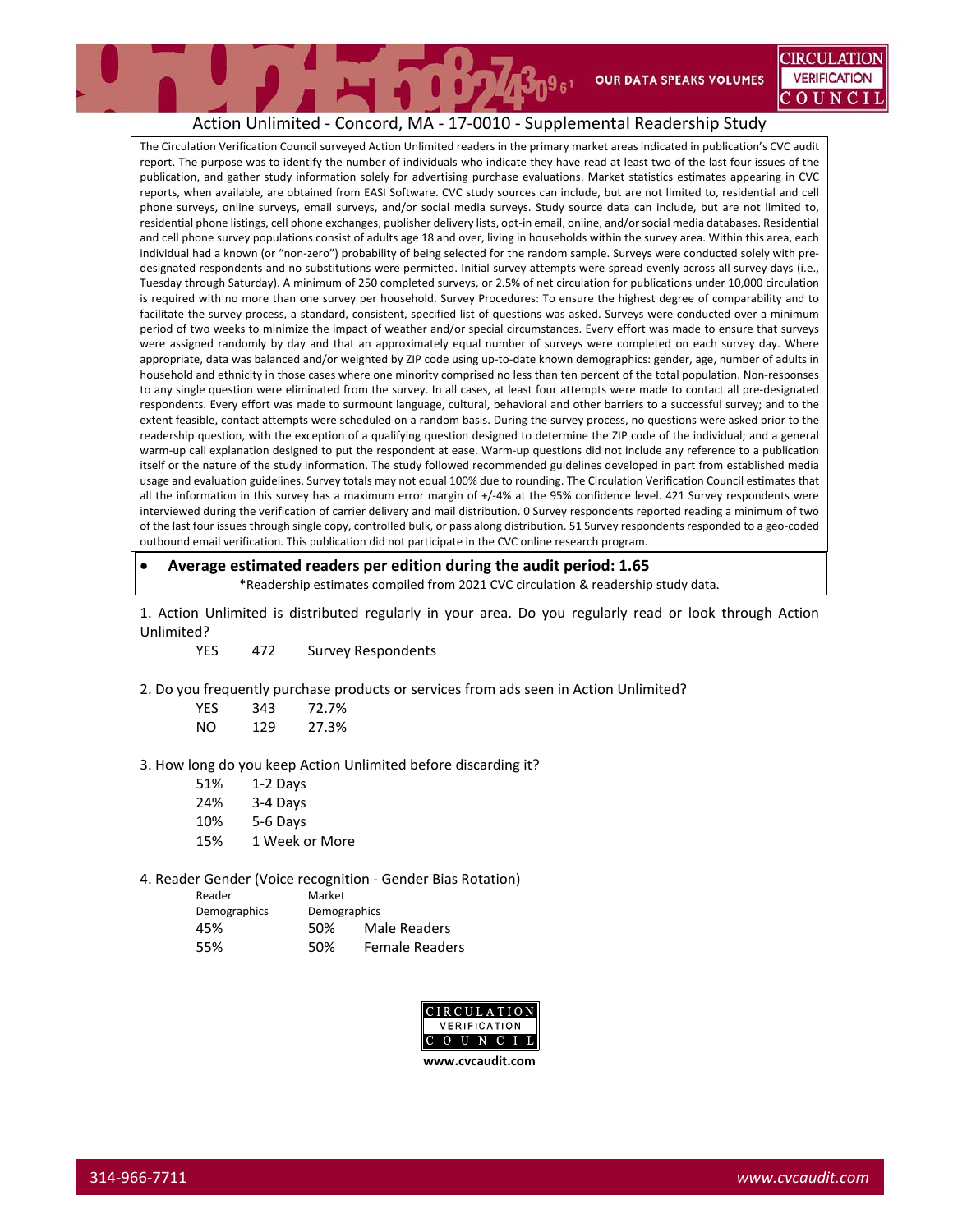#### 5. What range best describes your age.

| Reader       | Market       |                   |
|--------------|--------------|-------------------|
| Demographics | Demographics |                   |
| 00%          | 03%          | $18 - 20$         |
| 01%          | 05%          | $21 - 24$         |
| 07%          | 13%          | $25 - 34$         |
| 18%          | 17%          | $35 - 44$         |
| 26%          | 25%          | $45 - 54$         |
| 29%          | 19%          | $55 - 64$         |
| 18%          | 10%          | 65 - 74           |
| 02%          | 06%          | 75 - 84           |
| 00%          | 02%          | 85 years or older |
|              |              |                   |

6. What range best describes your combined annual household income for last year?

 $169$ 

 $0.7711170$ 

| Reader       | Market       |                       |
|--------------|--------------|-----------------------|
| Demographics | Demographics |                       |
| < 01%        | 06%          | under \$15,000        |
| 02%          | 05%          | \$15,000 - \$24,999   |
| 04%          | 05%          | \$25,000 - \$34,999   |
| 06%          | 08%          | \$35,000 - \$49,999   |
| 11%          | 13%          | \$50,000 - \$74,999   |
| 16%          | 12%          | \$75,000 - \$99,999   |
| 15%          | 11%          | \$100,000 - \$124,999 |
| 11%          | 09%          | \$125,000 - \$149,999 |
| 15%          | 13%          | \$150,000 - \$199,999 |
| 20%          | 18%          | over \$200,000        |

#### 7. What is the highest level of education you have obtained?

| Reader       | Market       |                                      |
|--------------|--------------|--------------------------------------|
| Demographics | Demographics |                                      |
| 00%          | 06%          | Some High School or Less             |
| 09%          | 18%          | <b>Graduated High School</b>         |
| 20%          | 19%          | Some College                         |
| 38%          | 29%          | <b>Graduated College</b>             |
| 24%          | 21%          | <b>Completed Master Degree</b>       |
| 06%          | 03%          | <b>Completed Professional Degree</b> |
| 03%          | 04%          | <b>Completed Doctorate Degree</b>    |
|              |              |                                      |